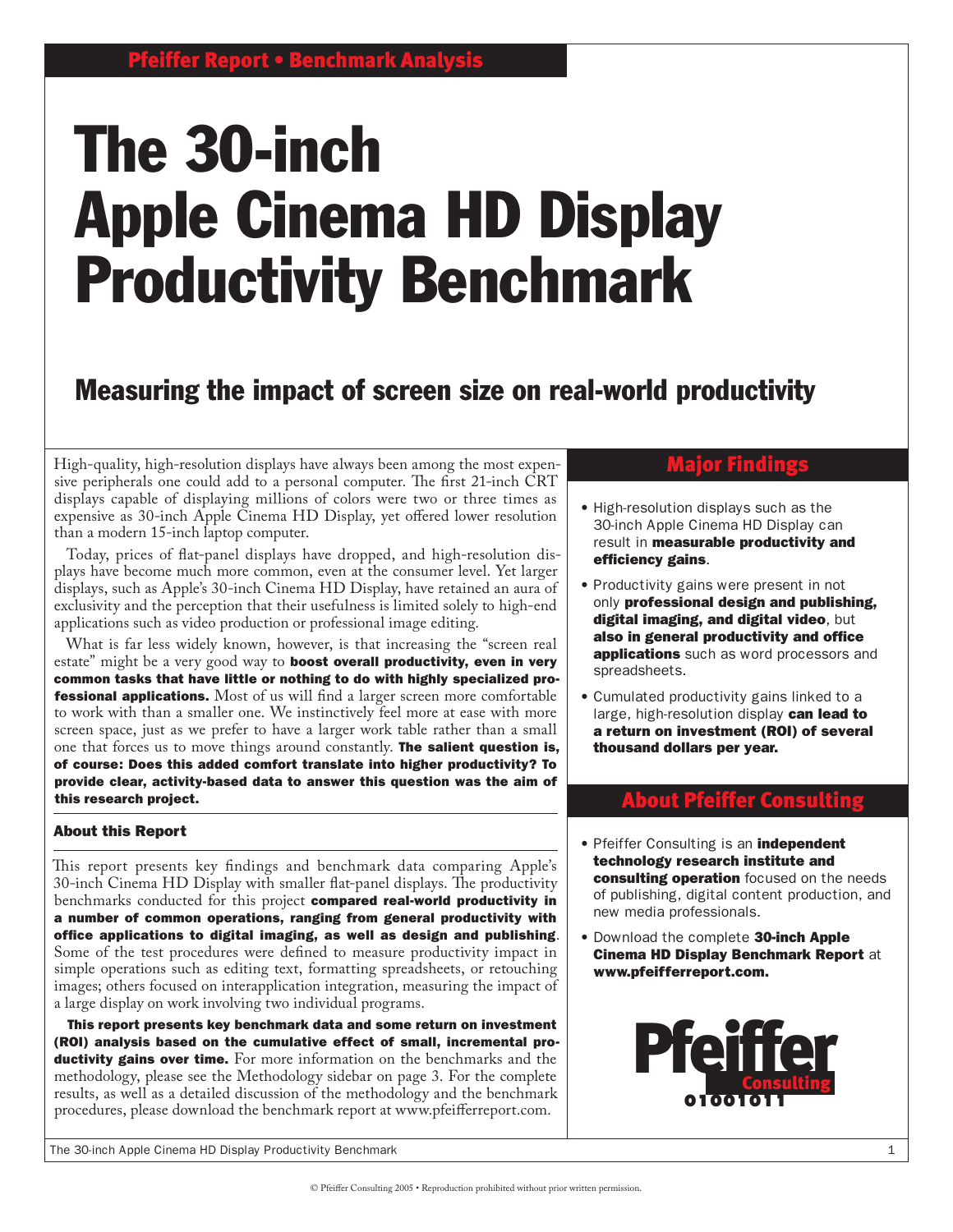# Productivity Strategies for Large-Format Displays

### Major Points

- **Computer displays are a widely overlooked productivity factor** of the personal computer, and they can contribute significantly to productivity, efficiency, and overall throughput.
- Productivity and efficiency gains documented in these productivity measures are present in not only digital imaging and design applications, but also in **office applications** as well as in personal productivity of the computing environment.
- A larger display area often results in new productivity strategies that make best use of the display in ways that one cannot easily imagine when working on a smaller display.

Full-Page Editing (InDesign)

#### Taking Displays at Face Value

Computer displays are probably the most widely overlooked component of the modern computer. Not only is there a huge difference between a good-quality display and a lesser one, the impact a display has on the work we do with a computer is frequently underestimated. Most of us probably do not think of the display as a tool, yet when one compares different types and sizes of displays, the effect they can have on our way of working becomes immediately apparent. Once we have worked with a particular display for some time, we realize that we tend to adapt our way of working to its particularities.

The most important aspects of a display are, of course, the actual size and resolution; we will discuss their impact in detail below. Other aspects become apparent only over time, yet can have a strong influence on our way of working. This is the case for the overall type of illumination. Compared with TV-style cathode ray tube (CRT) displays, liquid crystal display (LCD) panels show a crisper, more stable image. As a result, we can sit closer to an LCD screen without experiencing visual fatigue, and we tend to interact with the screen more directly. Likewise, reading on screen tends to be more comfortable on an LCD panel than on a CRT display.



# Productivity Benchmarks: Major Results

Drag and Drop Editing between Multiple Images (Photoshop) Time scale in seconds. Shorter is better.



*Professional design and publishing, as well as digital imaging, are applications that make use of every square inch of even the largest display. For a designer, the ability to view a full double-page spread at a zoom level that allows detailed, precise editing, without the need to zoom in and out provides* 

*immediate productivity gains (chart on the left). This productivity gain also applies to creative work in Photoshop: The productivity measures on the right show the time necessary to combine and position elements from two different, multi-layered Photoshop images.*

The 30-inch Apple Cinema HD Display Productivity Benchmark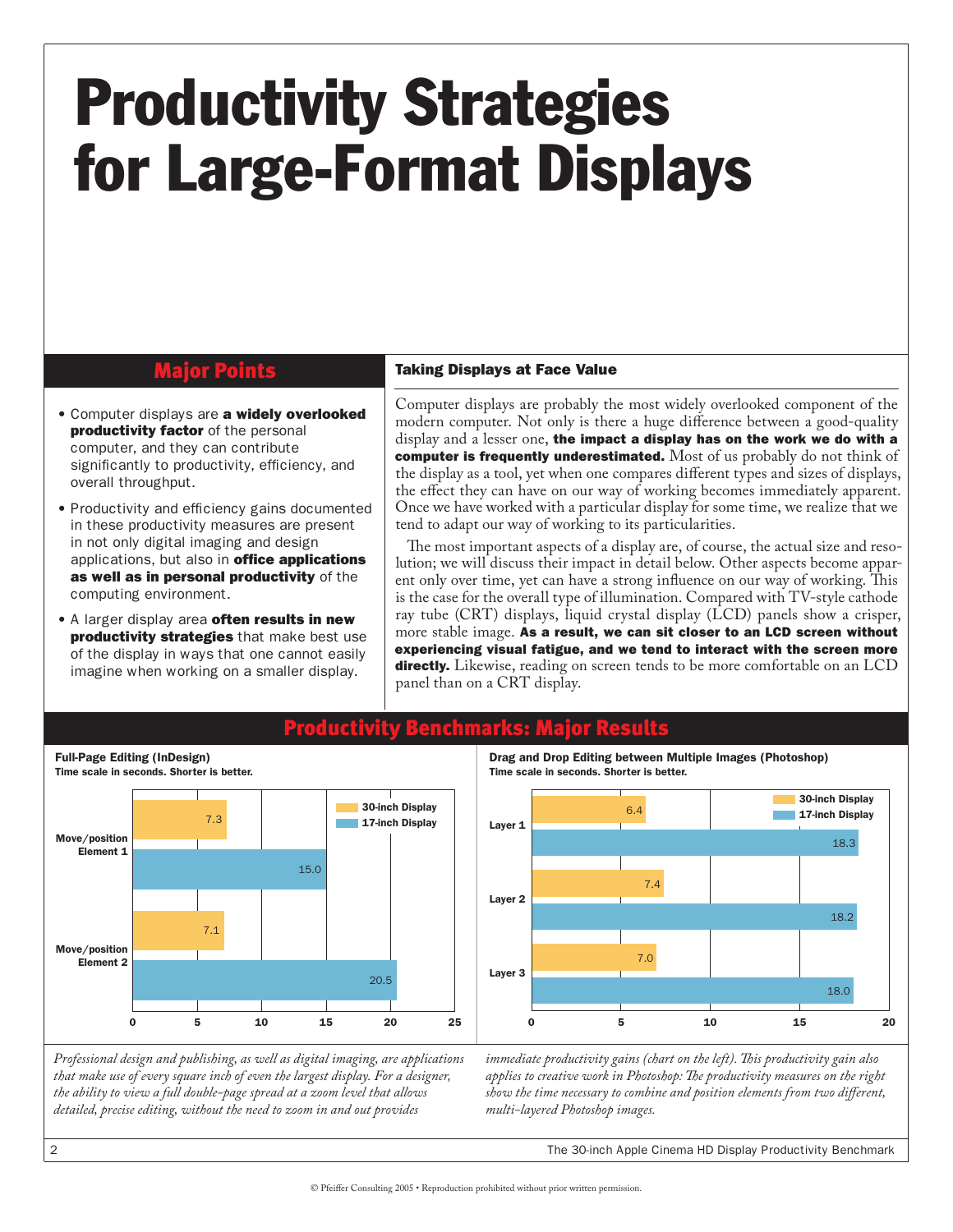# Methodology

This benchmark project was conducted by Pfeiffer Consulting for Apple Computer. It analyzes the productivity impact of large format displays such as the 30-inch Apple Cinema HD Display, when compared with smaller displays.

The productivity measures covered several application areas: digital imaging, design and publishing, as well as general productivity.

**Productivity benchmarks** were conducted using a set of specifically defined productivity measures, executed with Adobe InDesign CS2, Photoshop CS2, Illustrator CS2, Microsoft Office 2004, and QuarkXPress 6.5.

#### Hardware and configurations

The following displays were used for the benchmarks:

17-inch Samsung SyncMaster Display 172x, with an optimal resolution of 1280 x 1024 pixels

**30-inch Apple Cinema HD Display, with an** optimal resolution of 2560 x 1600 pixels

Selected benchmarks were also conducted using a 20-inch Apple Cinema Display, with an optimal resolution of 1680 x 1050 pixels.

Benchmarks were conducted on a standard 2.7GHz Power Mac G5 equipped with 2GB of RAM.

#### All benchmarks were run on a standard, unmodified installation of Mac OS X 10.4.2 Tiger.

For complete results and descriptions of the benchmark methodology, as well as a detailed system configuration, please download the complete benchmark report from http://www.pfeifferreport.com.

For more information, please contact research@pfeifferreport.com.

#### Size Matters

The first thing one notices when working with a high-definition display is **how** important it is to be able to see more information. A writer will be more efficient just because he or she can see more of the text. A translator will work faster if he or she can see a full page of both the original text and of the translation next to each other, without having to shuffle document windows around.

Some of these benefits are hard to measure: Being able to see the content of three full-size web pages next to each other makes researching and comparing information much faster, yet the direct benefit would be hard to quantify.

Other aspects can be more easily measured. For instance, in the productivity benchmarks conducted for this project, it took twice as long to combine information from a spreadsheet with a word processing document on the **17-inch display than on Apple's 30-inch CInema Display HD.**  $\text{Combining and }$ positioning image elements in Photoshop was even faster on the large display, taking almost three times longer on the 17-inch display. The smaller screen required zooming and panning the picture, while the large display could show both pictures next to each other at 100%.

#### Developing Productivity Strategies for Large Displays

Large displays such as the 30-inch Apple Cinema HD Display are in fact very conducive to adapting our work methods. One example: Most modern design applications allow the user to open several windows showing different parts of the same document. On a standard display, the usefulness of this functionality is limited, since it usually means having to swap between windows that are partially hidden, thus reducing the potential productivity gains. On a 30-inch display, however, a designer can display a double-page spread at 100% next to a full page displayed at a higher zoom level for detailed editing without **any overlap,** and still have room for many open palettes. Other efficiency gains of a large display are linked to working with several applications.

With a 30-inch display, one can easily work on a large Excel spreadsheet while having a web page and an email client all open and visible at the same time. **The** productivity measures presented in this report document some of these productivity gains. With the right productivity strategies, these increases in efficiency can be even more significant.

### Productivity Measures: Excel

Apply Selective Formatting in Large Spreadsheet (Excel) Time scale in seconds. Shorter is better.



*Spreadsheets are among the programs that immediately benefit from a larger screen, as this chart shows. Beyond these productivity gains, just showing more information is an essential benefit of a larger display—working with a complex spreadsheet can be very difficult on a small screen.*

This report was created by Pfeiffer Consulting (http://www.pfeifferconsulting.com). Charts: Fischer Design. Reproduction prohibited without prior written permission. For further information, please contact **research@pfeifferreport.com**.

Adobe, Acrobat, Illustrator, InDesign, and Photoshop are either registered trademarks or trademarks of Adobe Systems Incorporated in the United States and/or other countries. Apple, the Apple logo, Apple Cinema Display, Mac, Macintosh, Mac OS, and Power Mac are trademarks of Apple Computer, Inc., registered in the United States and other countries. Finder, and Tiger are trademarks of Apple Computer, Inc. All other trademarks are the property of their respective owners.

The 30-inch Apple Cinema HD Display Productivity Benchmark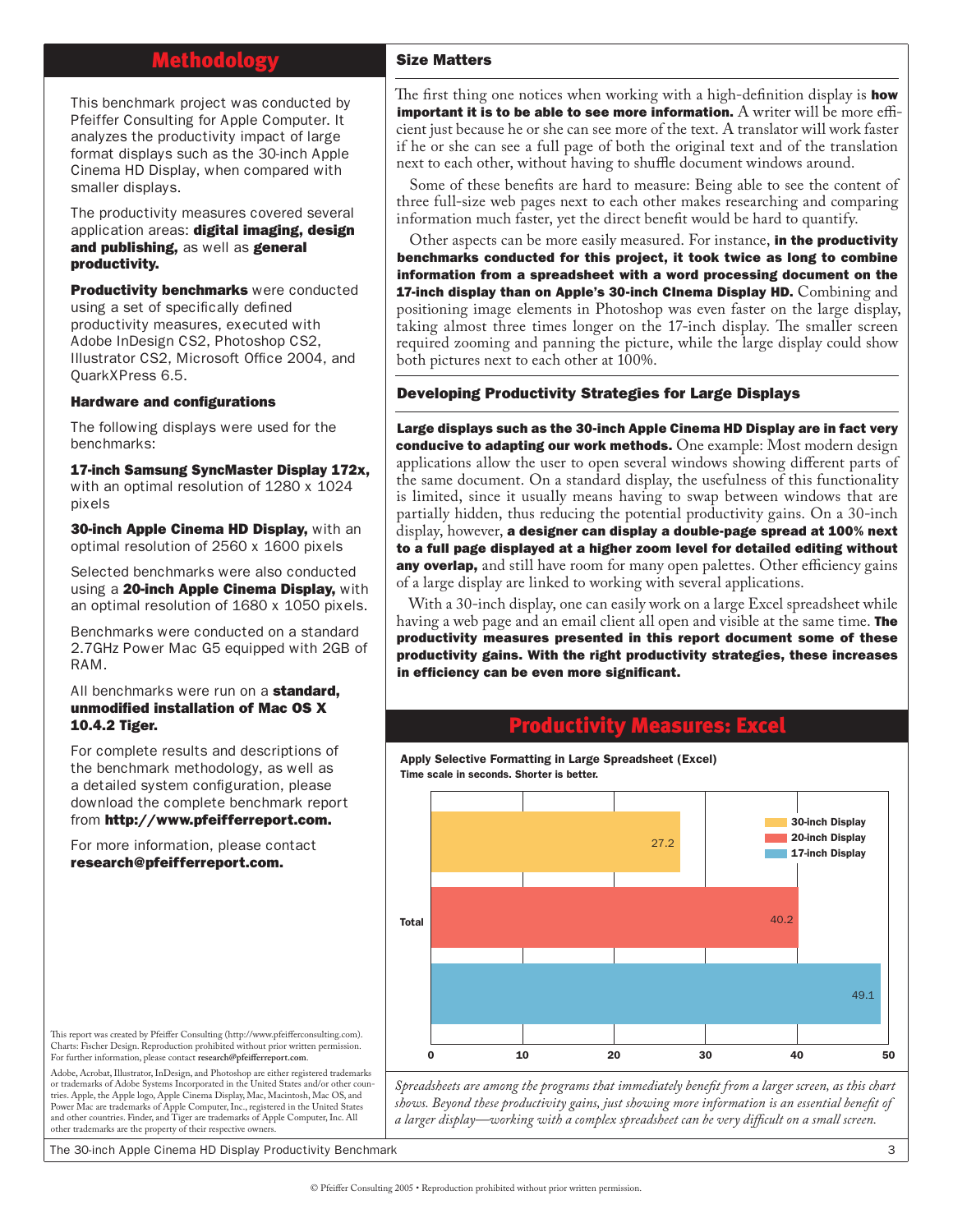# Talking about Return on Investment

### Major Points

- Return on investment of displays needs to be considered in a different way from other computer hardware, because of different redundancy patterns and the longer lifespans of displays compared with other computing equipment.
- Seemingly small productivity gains on frequently repeated operations can result in a significant return on investment over time.
- The combined productivity gains from frequently repeated operations can lead to an ROI of several thousand dollars per year for a 30-inch display.

Fine-tuning Page Layout in QuarkXPress

 $\overline{4}$ 

#### A Complex Notion

How can we evaluate the return on investment (ROI) of a peripheral such as a high-definition display? Isn't spending several thousand dollars on a peripheral extravagant, if smaller and cheaper displays can get the same job done for a significantly lower price? Can such a purchase even be justified? **Displays are** difficult to judge as investments, since the payback they offer is significantly different from, say, a faster computer. The average lifespan of a personal workstation is between three and four years. A high-quality display, on the other hand, can be used much longer, making it more reasonable to invest in a higher-quality model. LCD displays have some additional advantages over CRT monitors, since they do not show color degradation over time, which is inevitable in classic display tubes. Even the smaller footprint of LCD displays can result in savings, particularly in larger cities where office space comes at a premium. Lower power consumption is also a cost-saver of LCD displays.

#### Calculating the ROI of Productivity

If there is one lesson to take away from the years of productivity benchmarking and ROI analysis that Pfeiffer Consulting has conducted, it is that the biggest

Combine Text from Multiple Documents (Word Processor)

32.8

35.1

Time scale in seconds. Shorter is better.

13.6

12.3

13.5

Paragraph 5+6

Paragraph  $3+4$ 

Paragraph

 $24.1$ 



### Productivity Benchmarks: Major Results

*almost half the time required on the smaller display. The chart on the right*  0 20 40 60 80 100 1min 32 sec Total

39.4

*On a smaller display, the tasks involved in fine-tuning a page layout include repetitive scrolling and panning of the document, slowing down the design process. The chart on the left shows the time necessary to move two graphic elements on a double-page spread from one page to the other and position them precisely. On the 30-inch display, it is possible to produce the same result in* 

*shows details from a productivity measure comparing the time required to combine text elements from two files in a new word processing document. The whole process, which required more than one and a half minutes on a 17-inch display, could be completed in less than 40 seconds on the 30-inch display.*

The 30-inch Apple Cinema HD Display Productivity Benchmark

17-inch Display 30-inch Display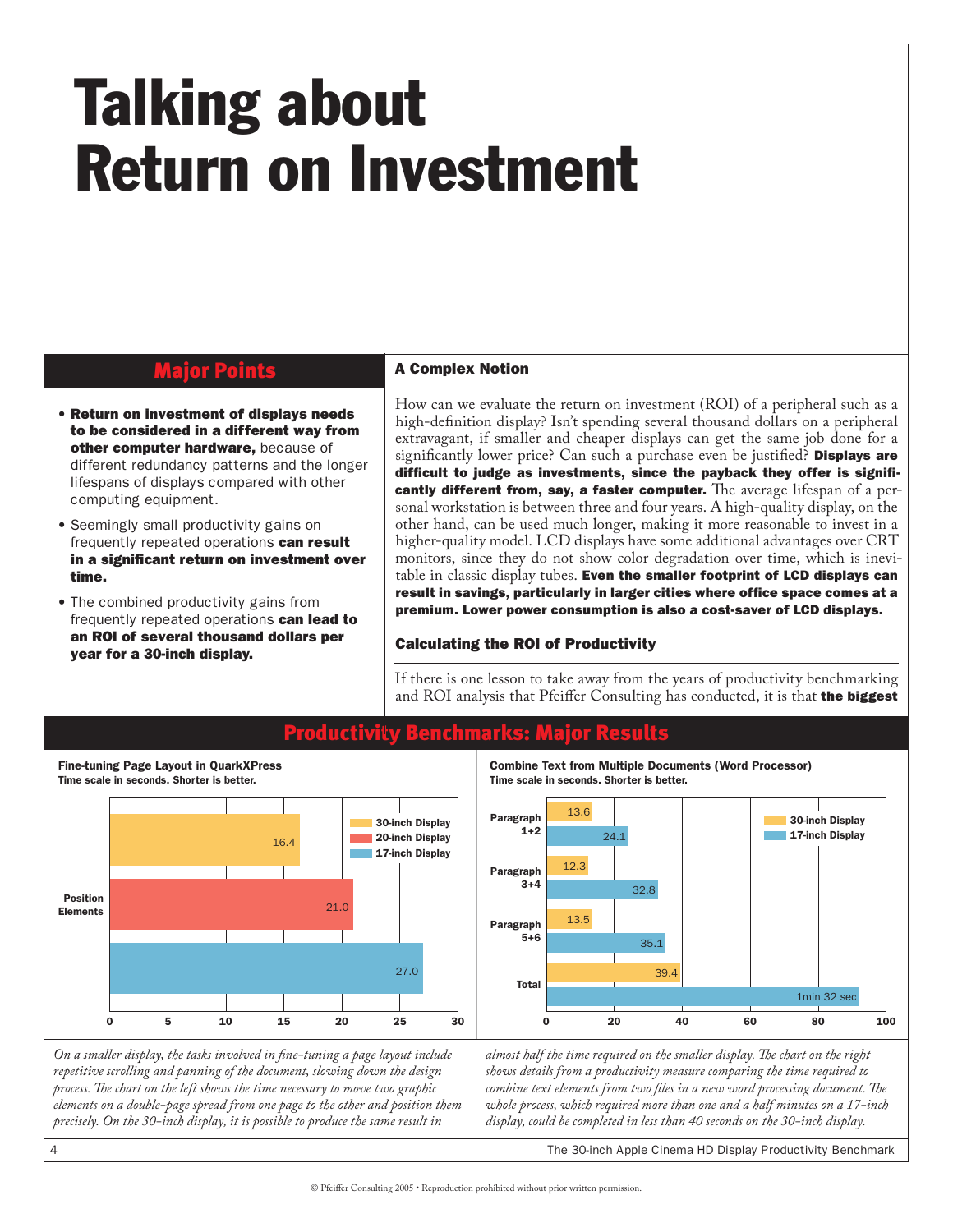overall productivity gains result from sometimes seemingly imperceptible productivity increases in frequently repeated operations.  $A$  good example is the necessity on smaller displays to repeatedly display and hide palettes in graphics applications such as Photoshop or InDesign. In the efficiency measures for this project, the 30-inch display allowed for a productivity gain of almost 10 seconds over a 17-inch display in this operation. Repeated 100 times, this operation alone has saved a designer more than \$26, based on an hourly rate of \$100. For a creative director charging \$300 per hour, the savings for this operation alone would be close to \$80.

#### Return on Investment—and Beyond

The table below simulates the return on investment of some of the operations measured in this project. Individually, the productivity gains may seem almost imperceptible. Cumulated over time they can result in an ROI of thousands of dollars per year. Yet these figures do not cover one of the most notable benefits of high-definition displays: The more we see, the more productive we are.

The most important lesson from these productivity measures is not how much faster we work using a big display, but to what extent smaller displays slow us down. The question is: Can we afford to be slowed down in our work?

### ROI Simulations: Can a 30-inch Display Pay for Itself?

| <b>Incremental Productivity Gains</b><br>(Return on Investment generated<br>by individual operation) | Productivity on<br>17-inch display<br>(Time in seconds) | Productivity on<br>30-inch display<br>(Time in seconds) | Time saved using<br>a 30-inch display<br>(seconds) | Prod. gain (%) | ROI generated<br>(1 hour@\$100)  | ROI generated<br>(1 hour@\$200)  | ROI generated<br>(1 hour@\$300)  | ROI generated<br>(1 hour@\$400)  |
|------------------------------------------------------------------------------------------------------|---------------------------------------------------------|---------------------------------------------------------|----------------------------------------------------|----------------|----------------------------------|----------------------------------|----------------------------------|----------------------------------|
| <b>Moving Files Between Folders (Finder)</b>                                                         | 29.3                                                    | 15.7                                                    | 13.63                                              | 46.45%         | \$0.38                           | \$0.76                           | \$1.14                           | \$1.51                           |
| <b>Cleaning Up Digital Pictures</b>                                                                  | 52.3                                                    | 25.8                                                    | 26.53                                              | 50.73%         | \$0.74                           | \$1.47                           | \$2.21                           | \$2.95                           |
| <b>Check High-Res Image for Sharpness</b>                                                            | 27.2                                                    | 7.2                                                     | 19.99                                              | 73.58%         | \$0.56                           | \$1.11                           | \$1.67                           | \$2.22                           |
| <b>Drag and Drop Between Images</b>                                                                  | 18.3                                                    | 6.4                                                     | 11.93                                              | 65.09%         | \$0.33                           | \$0.66                           | \$0.99                           | \$1.33                           |
| <b>Fine-tuning Page Layout (QuarkXPress)</b>                                                         | 27.0                                                    | 16.4                                                    | 10.63                                              | 39.38%         | \$0.30                           | \$0.59                           | \$0.89                           | \$1.18                           |
| <b>Switching Palettes (InDesign)</b>                                                                 | 23.7                                                    | 14.2                                                    | 9.50                                               | 40.08%         | \$0.26                           | \$0.53                           | \$0.79                           | \$1.06                           |
| <b>Full-Page Editing (InDesign)</b>                                                                  | 20.5                                                    | 7.1                                                     | 13.37                                              | 65.20%         | \$0.37                           | \$0.74                           | \$1.11                           | \$1.49                           |
| <b>Application Integration (Word/Excel)</b>                                                          | 34.5                                                    | 17.0                                                    | 17.48                                              | 50.65%         | \$0.49                           | \$0.97                           | \$1.46                           | \$1.94                           |
| <b>Combine Cells from Spreadsheets</b>                                                               | 42.6                                                    | 20.7                                                    | 21.85                                              | 51.31%         | \$0.61                           | \$1.21                           | \$1.82                           | \$2.43                           |
| <b>Cut/Paste Cells in Large Spreadsheet</b>                                                          | 24.9                                                    | 10.9                                                    | 13.96                                              | 56.05%         | \$0.39                           | \$0.78                           | \$1.16                           | \$1.55                           |
|                                                                                                      |                                                         | Number of occurrences/week                              |                                                    |                |                                  |                                  |                                  |                                  |
| <b>ROI projections based on incremental</b><br>productivity gains                                    | <b>Time</b><br>saved<br>(seconds)                       |                                                         |                                                    |                | ROI gener.<br>(1 hour<br>@\$100) | ROI gener.<br>(1 hour<br>@\$200) | ROI gener.<br>(1 hour<br>@\$300) | ROI gener.<br>(1 hour<br>@\$400) |
| <b>Moving Files Between Folders (Finder)</b>                                                         | 13.63                                                   |                                                         | 50                                                 |                | \$18.93                          | \$37.85                          | \$56.78                          | \$75.70                          |
| <b>Cleaning Up Digital Pictures</b>                                                                  | 26.53                                                   |                                                         | 10                                                 |                | \$7.37                           | \$14.74                          | \$22.11                          | \$29.48                          |
| <b>Check High-Res Image for Sharpness</b>                                                            | 19.99                                                   |                                                         | 20                                                 |                | \$11.11                          | \$22.21                          | \$33.32                          | \$44.42                          |
| <b>Drag and Drop Between Images</b>                                                                  | 11.93                                                   |                                                         | 50                                                 |                | \$16.57                          | \$33.15                          | \$49.72                          | \$66.30                          |
| <b>Fine-tuning Page Layout (QuarkXPress)</b>                                                         | 10.63                                                   |                                                         | 30                                                 |                | \$8.86                           | \$17.72                          | \$26.58                          | \$35.44                          |
| <b>Switching Palettes (InDesign)</b>                                                                 | 9.50                                                    |                                                         | 100                                                |                | \$26.39                          | \$52.78                          | \$79.17                          | \$105.56                         |
| <b>Full-Page Editing (InDesign)</b>                                                                  | 13.37                                                   |                                                         | 50                                                 |                | \$18.56                          | \$37.13                          | \$55.69                          | \$74.26                          |
| <b>Application Integration (Word/Excel)</b>                                                          | 17.48                                                   |                                                         | 20                                                 |                | \$9.71                           | \$19.43                          | \$29.14                          | \$38.85                          |
| <b>Combine Cells from Spreadsheets</b>                                                               | 21.85                                                   |                                                         | 20                                                 |                | \$12.14                          | \$24.28                          | \$36.42                          | \$48.56                          |
| <b>Cut/Paste Cells in Large Spreadsheet</b>                                                          | 13.96                                                   |                                                         | 10                                                 |                | \$3.88                           | \$7.75                           | \$11.63                          | \$15.51                          |
|                                                                                                      |                                                         |                                                         | Total ROI generated/week                           |                | \$133.52                         | \$267.04                         | \$400.56                         | \$534.09                         |
|                                                                                                      |                                                         |                                                         | Total ROI generated/month                          |                | \$534.09                         | \$1,068.17                       | \$1,602.26                       | \$2,136.34                       |
|                                                                                                      |                                                         |                                                         | <b>Total ROI generated/year</b>                    |                | \$5,874.94                       | \$11,749.87                      | \$17,624.81                      | \$23,499.75                      |